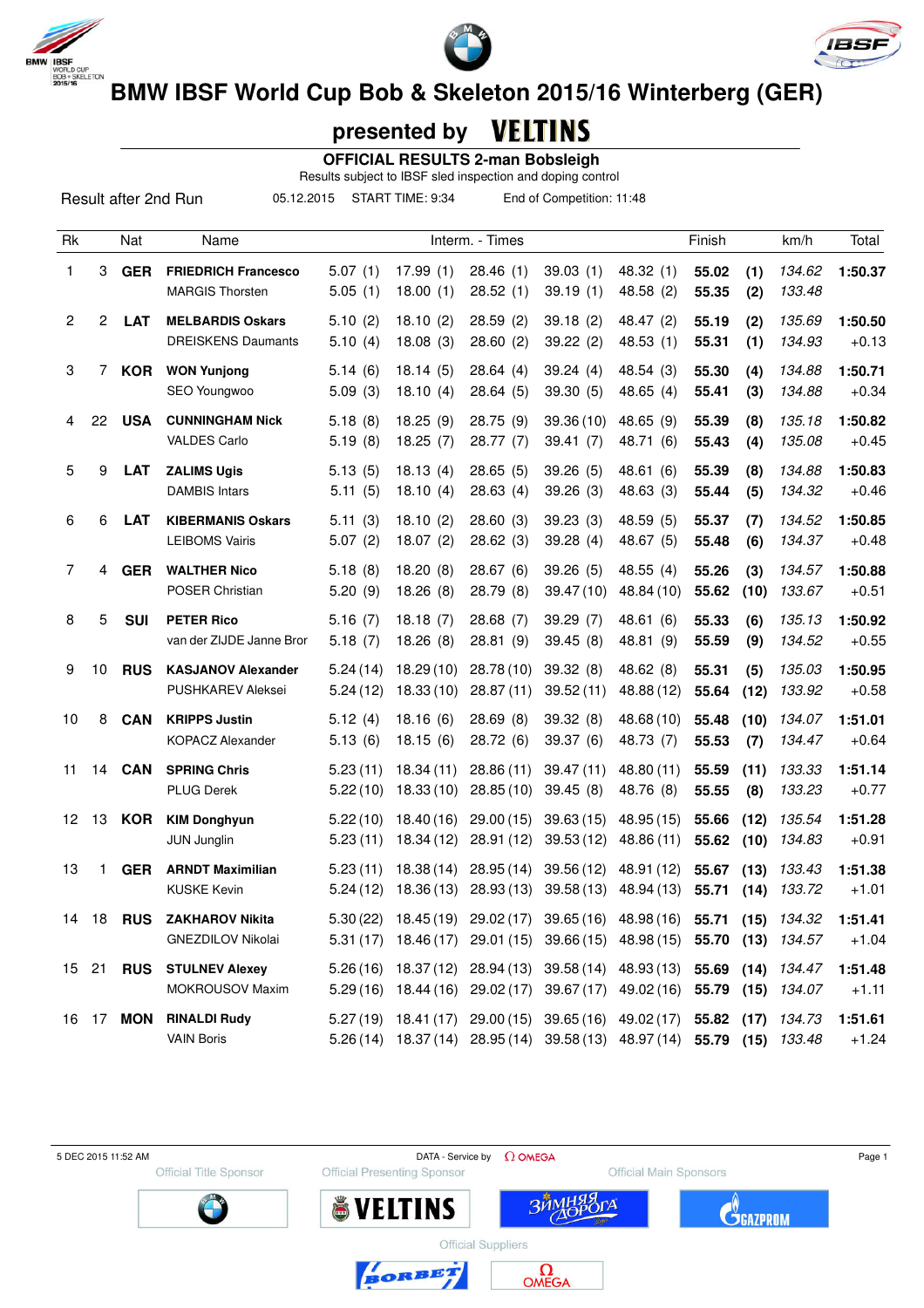





**BMW IBSF WORLD BOB & Skeleton 2015/16 Winterberg (GER)** 

# **presented by**

 **OFFICIAL RESULTS 2-man Bobsleigh**

Results subject to IBSF sled inspection and doping control

Result after 2nd Run

05.12.2015 START TIME: 9:34 End of Competition: 11:48

| <b>Rk</b> |     | Nat        | Name                                                          |                      |                          | Interm. - Times          |                                                                  |                          | Finish         |              | km/h             | Total              |
|-----------|-----|------------|---------------------------------------------------------------|----------------------|--------------------------|--------------------------|------------------------------------------------------------------|--------------------------|----------------|--------------|------------------|--------------------|
| 17        | 11  | <b>SUI</b> | <b>HEFTI Beat</b><br><b>FERRARI Sandro</b>                    | 5.26(16)<br>5.27(15) | 18.37 (12)<br>18.41 (15) | 28.93 (12)<br>29.01(15)  | 39.57 (13)<br>39.66(15)                                          | 48.94 (14)<br>49.12 (17) | 55.74<br>56.04 | (16)<br>(19) | 133.87<br>131.53 | 1:51.78<br>$+1.41$ |
| 18        | 12  | <b>USA</b> | <b>HOLCOMB Steven</b><br>McGUFFIE Samuel                      | 5.52(28)<br>5.43(20) | 18.74 (28)<br>18.64 (19) | 29.30 (28)<br>29.20 (19) | 39.92 (23)<br>39.84 (18)                                         | 49.25 (20)<br>49.20 (19) | 55.99<br>55.98 | (19)<br>(17) | 134.42<br>134.02 | 1:51.97<br>$+1.60$ |
| 19        | 20  | <b>FRA</b> | <b>COSTERG Loic</b><br><b>HEINRICH Romain</b>                 | 5.34(24)<br>5.33(19) | 18.56 (24)<br>18.54 (18) | 29.18(23)<br>29.17(18)   | 39.85 (20)<br>39.84(18)                                          | 49.24 (19)<br>49.19 (18) | 56.07<br>55.99 | (20)<br>(18) | 132.64<br>133.53 | 1:52.06<br>$+1.69$ |
| 20        | 16  | <b>ITA</b> | <b>BERTAZZO Simone</b><br><b>FONTANA Simone</b>               | 5.32(23)<br>5.32(18) | 18.52 (22)<br>18.67 (20) | 29.11 (20)<br>29.33 (20) | 39.79 (18)<br>40.04 (20)                                         | 49.15 (18)<br>49.42 (20) | 55.91<br>56.21 | (18)<br>(20) | 134.17<br>133.82 | 1:52.12<br>$+1.75$ |
| 21        | 15  | <b>GBR</b> | <b>DEEN Lamin</b><br><b>SMALLIN Jordan</b>                    | 5.23(11)             |                          |                          | 18.38 (14) 29.05 (18) 39.82 (19) 49.28 (21)                      |                          | 56.16          | (21)         | 132.25           | 56.16              |
| 22        | 25  | <b>CZE</b> | <b>VRBA Jan</b><br><b>SUCHY Dominik</b>                       |                      |                          |                          | 5.28 (20) 18.48 (20) 29.12 (21) 39.88 (21) 49.31 (22) 56.20 (22) |                          |                |              | 131.67           | 56.20              |
| 23        | 19  | <b>SRB</b> | <b>RADENOVIC Vuk</b><br><b>BUNDALO Aleksandar</b>             | 5.37(26)             |                          |                          | 18.58 (25) 29.23 (24) 39.93 (24) 49.36 (24) 56.22 (23)           |                          |                |              | 132.20           | 56.22              |
| 23        | 24  | <b>AUT</b> | <b>SAMMER Markus</b><br><b>SOMOV Angel</b>                    |                      | $5.26(16)$ 18.41(17)     |                          | 29.09 (19) 39.88 (21) 49.33 (23)                                 |                          | 56.22 (23)     |              | 132.01           | 56.22              |
| 25        | 23  | <b>AUT</b> | <b>MAIER Benjamin</b><br><b>RANGL Marco</b>                   |                      |                          |                          | 5.25 (15) 18.49 (21) 29.17 (22) 39.93 (24) 49.41 (25)            |                          | 56.28          | (25)         | 132.20           | 56.28              |
| 26        | -28 | <b>ROU</b> | <b>GRIGORE Dorin Alexandru</b><br><b>CRACIUN Florin Cezar</b> | 5.38(27)             |                          |                          | 18.59 (26) 29.27 (25) 40.06 (27) 49.52 (26)                      |                          | 56.44          | (26)         | 132.06           | 56.44              |
| 27        | 27  | <b>CZE</b> | <b>MATOUSEK Radek</b><br>SINDELAR Jan                         | 5.35(25)             | 18.59 (26)               |                          | 29.29 (27) 40.05 (26)                                            | 49.54 (27)               | 56.49          | (27)         | 131.91           | 56.49              |
| 28        | 26  | <b>GBR</b> | <b>BIDDULPH Oliver</b><br><b>WATSON Ashley</b>                | 5.29(21)             | 18.53 (23)               |                          | 29.27 (25) 40.12 (28)                                            | 49.64 (28)               | 56.59          | (28)         | 130.81           | 56.59              |

28 sleds entered 28 sleds ranked 0 sleds disqualified

| <b>Official Main Sponsors</b><br><b>Official Presenting Sponsor</b><br><b>Official Title Sponsor</b><br>ЗЙМНЯЯ<br><b>SVELTINS</b><br><b>JCA7PROM</b> | Page 2 |  | DATA - Service by $\Omega$ OMEGA | 5 DEC 2015 11:52 AM |
|------------------------------------------------------------------------------------------------------------------------------------------------------|--------|--|----------------------------------|---------------------|
|                                                                                                                                                      |        |  |                                  |                     |
|                                                                                                                                                      |        |  |                                  |                     |
| <b>Official Suppliers</b>                                                                                                                            |        |  |                                  |                     |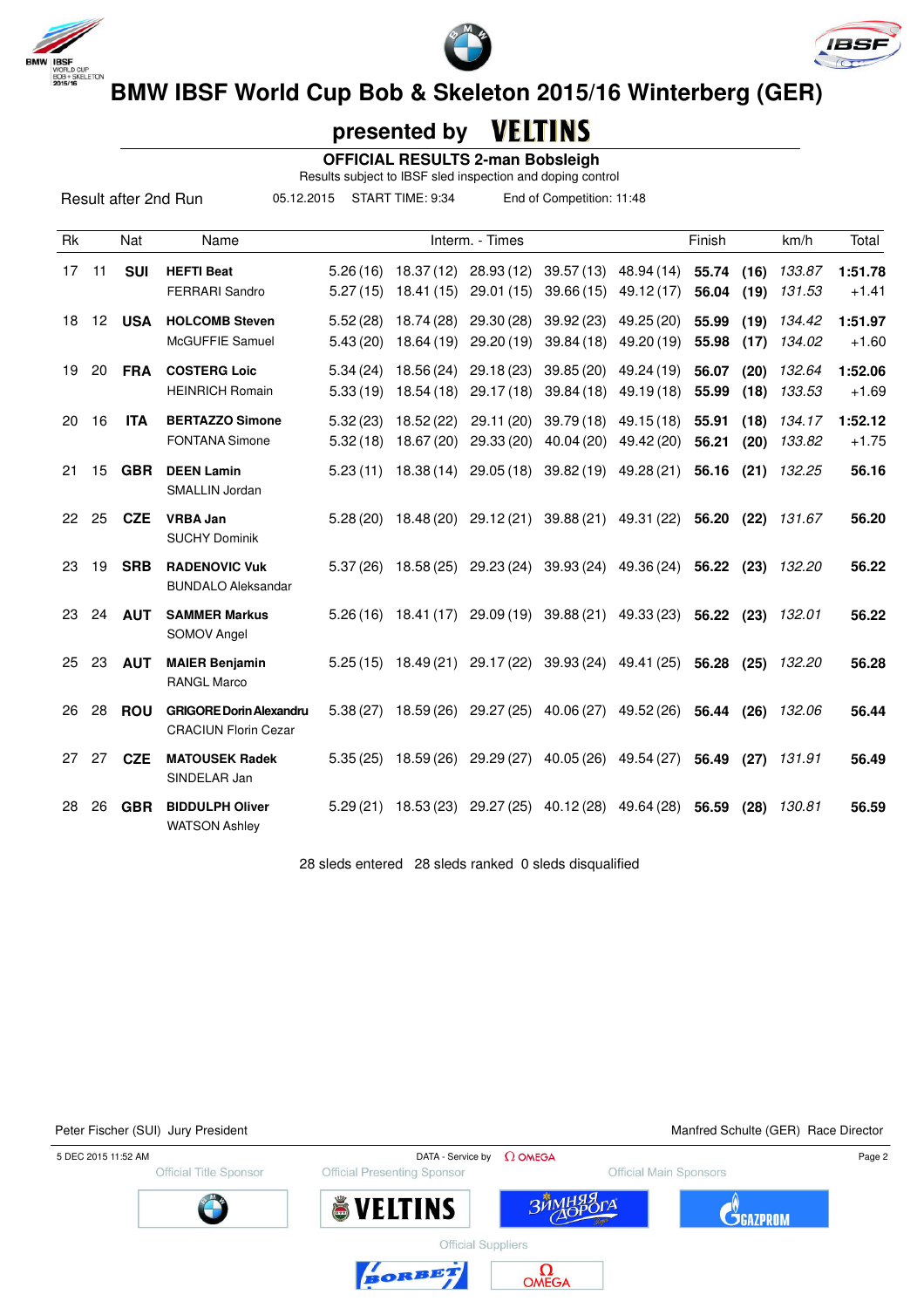





VELTINS  **presented by**

 **OFFICIAL RESULTS Women's Bobsleigh**

Results subject to IBSF sled inspection and doping control

Result after 2nd Run

05.12.2015 START TIME: 12:49 End of Competition: 14:40

| Rk             |                | Nat        | Name                                                      |                      |                        | Interm. - Times        |                         |                        | Finish         |              | km/h             | Total              |
|----------------|----------------|------------|-----------------------------------------------------------|----------------------|------------------------|------------------------|-------------------------|------------------------|----------------|--------------|------------------|--------------------|
| 1.             | 10             | <b>USA</b> | <b>GREUBEL POSER Jamie</b><br><b>GARRETT Cherrelle</b>    | 5.52(3)<br>5.53(3)   | 18.83(3)<br>18.90(4)   | 29.58(2)<br>29.69(4)   | 40.42(2)<br>40.59(3)    | 49.87 (1)<br>50.10(2)  | 56.74<br>57.00 | (1)<br>(2)   | 132.40<br>131.91 | 1:53.74            |
| $\overline{2}$ | 9              | <b>USA</b> | <b>MEYERS TAYLOR Elana</b><br><b>JONES Kehri</b>          | 5.45(1)<br>5.43(1)   | 18.77(1)<br>18.76(1)   | 29.52(1)<br>29.53(1)   | 40.40(1)<br>40.41(1)    | 49.96 (2)<br>49.96 (1) | 56.92<br>56.97 | (2)<br>(1)   | 130.76<br>130.76 | 1:53.89<br>$+0.15$ |
| 3              | $\overline{2}$ | <b>CAN</b> | <b>HUMPHRIES Kaillie</b><br><b>LOTHOLZ Melissa</b>        | 5.56(4)<br>5.52(2)   | 18.91(4)<br>18.86(2)   | 29.68(4)<br>29.67(2)   | 40.55(4)<br>40.60(4)    | 50.05(3)<br>50.16(3)   | 56.95<br>57.14 | (3)<br>(3)   | 132.64<br>131.19 | 1:54.09<br>$+0.35$ |
| 4              | 6              | <b>GER</b> | <b>SCHNEIDERHEINZE Anja</b><br><b>NOLTE Erline</b>        | 5.50(2)<br>5.53(3)   | 18.80(2)<br>18.87(3)   | 29.61(3)<br>29.67(2)   | 40.53(3)<br>40.58(2)    | 50.11(5)<br>50.19(4)   | 57.07<br>57.22 | (5)<br>(4)   | 130.52<br>129.77 | 1:54.29<br>$+0.55$ |
| 5              | 1              | <b>AUT</b> | <b>HENGSTER Christina</b><br><b>DEKKER Sanne Monique</b>  | 5.63(5)<br>5.67(6)   | 19.01(5)<br>19.17(6)   | 29.77 (5)<br>30.04(6)  | 40.61(5)<br>40.98(6)    | 50.08(4)<br>50.58(6)   | 56.95<br>57.57 | (3)<br>(6)   | 133.23<br>131.19 | 1:54.52<br>$+0.78$ |
| 6              | 4              | <b>BEL</b> | <b>WILLEMSEN Elfje</b><br><b>VERCRUYSSEN Sophie</b>       | 5.71(7)<br>5.75(7)   | 19.12(7)<br>19.22(7)   | 29.90 (7)<br>30.08(7)  | 40.74(7)<br>41.01 (7)   | 50.23(6)<br>50.58(6)   | 57.12<br>57.51 | (6)<br>(5)   | 133.08<br>132.15 | 1:54.63<br>$+0.89$ |
| 7              | 8              | <b>GER</b> | <b>KROLL Sandra</b><br><b>STRACK Ann-Christin</b>         | 5.64(6)<br>5.62(5)   | 19.01(5)<br>19.00(5)   | 29.79 (6)<br>29.78 (5) | 40.69(6)<br>40.70 (5)   | 50.27(7)<br>50.43(5)   | 57.24<br>57.60 | (7)<br>(7)   | 130.24<br>127.02 | 1:54.84<br>$+1.10$ |
| 8              | 7              | <b>ROU</b> | <b>CONSTANTIN Maria Adela</b><br><b>HALAY Erika Anett</b> | 5.78(9)<br>5.80(9)   | 19.32(9)<br>19.37(9)   | 30.21(9)<br>30.26(9)   | 41.17(8)<br>41.20(8)    | 50.75(8)<br>50.77(8)   | 57.70<br>57.73 | (8)<br>(8)   | 131.29<br>131.19 | 1:55.43<br>$+1.69$ |
| 9              | 5              | <b>BEL</b> | <b>VANNIEUWENHUYSE An</b><br>PAULISSEN Nel                | 5.87(10)<br>5.89(10) | 19.42(10)<br>19.49(10) | 30.29(10)<br>30.40(10) | 41.25(10)<br>41.36 (10) | 50.83(9)<br>50.96(9)   | 57.82<br>57.96 | (9)<br>(9)   | 131.43<br>131.43 | 1:55.78<br>$+2.04$ |
| 10             | 3              | <b>AUT</b> | <b>BEIERL Katrin</b><br><b>SLEPER Karlien</b>             | 5.73(8)<br>5.75(7)   | 19.19(8)<br>19.26(8)   | 30.11(8)<br>30.21(8)   | 41.19(9)<br>41.35 (9)   | 50.96(10)<br>51.13(10) | 58.10<br>58.32 | (10)<br>(10) | 128.57<br>127.75 | 1:56.42<br>$+2.68$ |

10 sleds entered 10 sleds ranked 0 sleds disqualified

Peter Fischer (SUI) Jury President Manfred Schulte (GER) Race Director

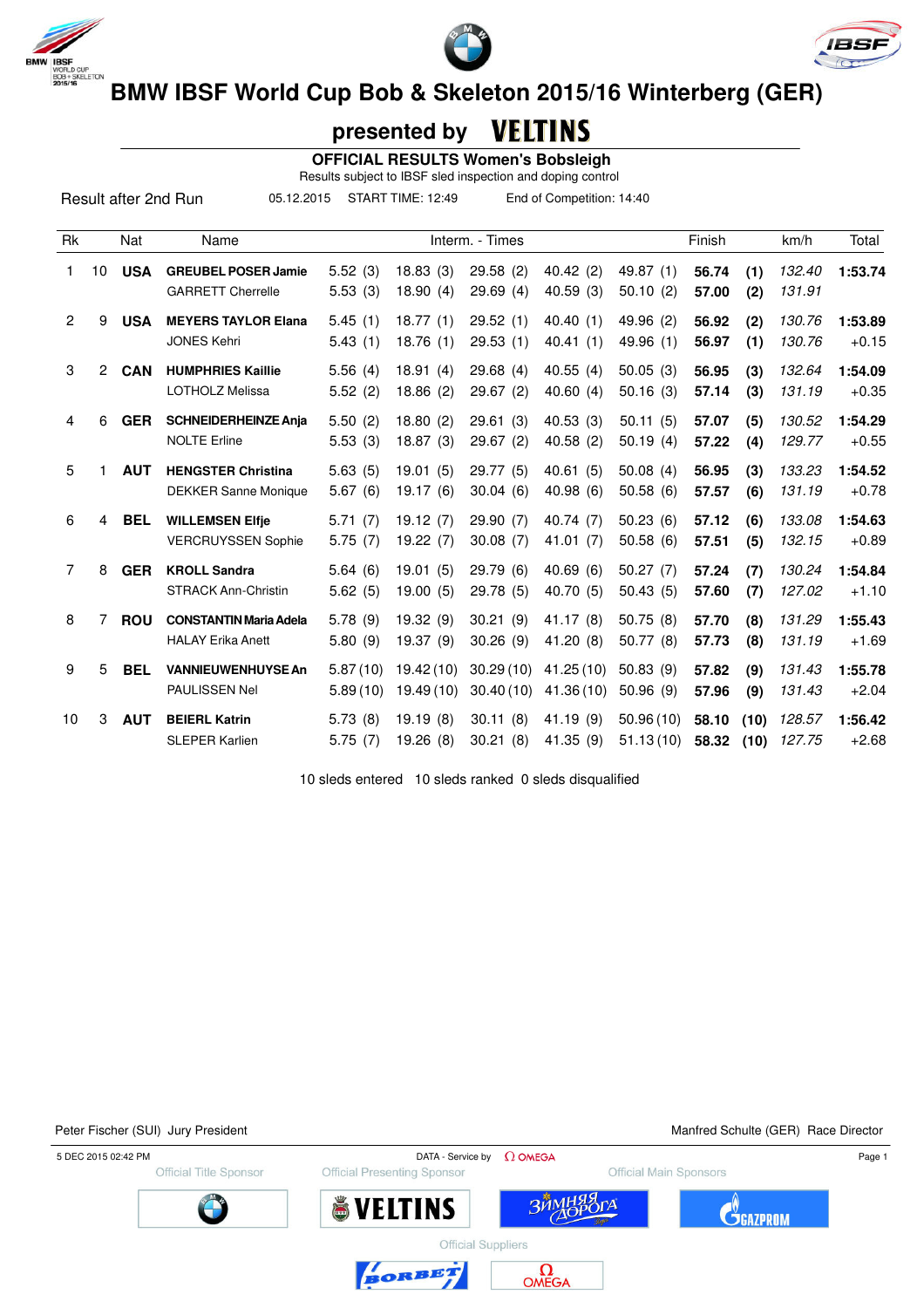





## **presented by**

 **OFFICIAL RESULTS 4-man Bobsleigh**

Results subject to IBSF sled inspection and doping control

Result after 2nd Run

06.12.2015 START TIME: 11:03 End of Competition: 13:15

| Rk             |        | Nat        | Name                                                                                                      |                     |                                   | Interm. - Times         |                        |                          | Finish         |             | km/h             | Total              |
|----------------|--------|------------|-----------------------------------------------------------------------------------------------------------|---------------------|-----------------------------------|-------------------------|------------------------|--------------------------|----------------|-------------|------------------|--------------------|
| 1              | 8      | <b>GER</b> | <b>FRIEDRICH Francesco</b><br><b>BAECKER Jannis</b><br><b>PUTZE Martin</b><br><b>MARGIS Thorsten</b>      | 5.07(2)<br>5.07(2)  | 18.09(1)<br>18.02(2)              | 28.59(1)<br>28.51(1)    | 39.22(1)<br>39.10(1)   | 48.60(1)<br>48.45 (1)    | 55.35<br>55.23 | (3)<br>(1)  | 133.58<br>133.38 | 1:50.58            |
| $\overline{2}$ | $^{2}$ | <b>GER</b> | <b>ARNDT Maximilian</b><br>ROEDIGER Alexander<br><b>KUSKE Kevin</b><br><b>HEBER Ben</b>                   | 5.15(6)<br>5.11(4)  | 18.19(4)<br>18.14(4)              | 28.70(3)<br>28.62(4)    | 39.30(2)<br>39.26(4)   | 48.60(1)<br>48.60 (3)    | 55.28<br>55.35 | (1)<br>(3)  | 134.78<br>133.97 | 1:50.63<br>$+0.05$ |
| 3              | 5      | <b>GER</b> | <b>WALTHER Nico</b><br><b>HUEBENBECKER Marko</b><br>POSER Christian<br><b>WOBETO Philipp</b>              | 5.19(12)            | $5.19(13)$ 18.25 (9)<br>18.22 (7) | 28.76 (7)<br>28.71(6)   | 39.37(4)<br>39.34(6)   | 48.69 $(4)$<br>48.67 (6) | 55.36<br>55.38 | (4)<br>(4)  | 134.93<br>134.47 | 1:50.74<br>$+0.16$ |
| 4              |        | <b>SUI</b> | <b>PETER Rico</b><br><b>BADRAUN Fabio</b><br><b>FRIEDLI Simon</b><br><b>AMRHEIN Thomas</b>                | 5.16(8)<br>5.19(12) | 18.21 (6)<br>18.24 (10) 28.73 (8) | 28.72(4)                | 39.34(3)<br>39.35(7)   | 48.63(3)<br>48.71 (8)    | 55.29<br>55.46 | (2)<br>(7)  | 135.44<br>134.02 | 1:50.75<br>$+0.17$ |
| 5              | 4      | <b>LAT</b> | <b>MELBARDIS Oskars</b><br><b>MIKNIS Matiss</b><br><b>VILKASTE Arvis</b><br><b>STRENGA Janis</b>          | 5.05(1)<br>5.06(1)  | 18.10(2)<br>18.01(1)              | 28.67(2)<br>28.51(1)    | 39.37(4)<br>39.14(2)   | 48.75 (6)<br>48.52 (2)   | 55.52<br>55.30 | (6)<br>(2)  | 133.72<br>133.87 | 1:50.82<br>$+0.24$ |
| 6              | 3      | <b>RUS</b> | <b>KASJANOV Alexander</b><br><b>PUSHKAREV Aleksei</b><br><b>HUZIN Ilvir</b><br><b>KONDRATENKO Vasiliy</b> | 5.18(12)<br>5.17(8) | 18.24(8)<br>18.27 (12)            | 28.78 (8)<br>28.84 (15) | 39.39(6)<br>39.47 (14) | 48.70 (5)<br>48.81 (13)  | 55.41<br>55.56 | (5)<br>(12) | 135.03<br>134.37 | 1:50.97<br>$+0.39$ |
| 7              | 12     | <b>RUS</b> | <b>STULNEV Alexey</b><br><b>MOKROUSOV Maxim</b><br><b>UTKIN Pavel</b><br><b>KOSHELEV Roman</b>            | 5.14(5)<br>5.17(8)  | 18.19(4)<br>18.25(11)             | 28.72(4)<br>28.81(11)   | 39.39(6)<br>39.44 (13) | 48.75 (6)<br>48.76 (11)  | 55.52<br>55.49 | (6)<br>(10) | 133.48<br>134.78 | 1:51.01<br>$+0.43$ |
| 8              | 6      | <b>GBR</b> | <b>DEEN Lamin</b><br><b>BAINES John</b><br><b>FEARON Joel</b><br><b>MATTHEWS Andrew</b>                   | 5.11(4)<br>5.11(4)  | 18.22(7)<br>18.16(5)              | 28.79(9)<br>28.67(5)    | 39.47(8)<br>39.28(5)   | 48.87 (8)<br>48.65 (4)   | 55.66<br>55.46 | (8)<br>(7)  | 133.33<br>132.93 | 1:51.12<br>$+0.54$ |
| 9              | 9      | LAT        | <b>KIBERMANIS Oskars</b><br><b>LUSIS Helvijs</b><br><b>ZIRUPS Raivis</b><br><b>LEIBOMS Vairis</b>         | 5.09(3)<br>5.08(3)  | 18.15(3)<br>18.08(3)              | 28.73 (6)<br>28.58(3)   | 39.49 (9)<br>39.23(3)  | 48.95 (9)<br>48.66 (5)   | 55.77<br>55.45 | (10)<br>(6) | 132.59<br>133.23 | 1:51.22<br>$+0.64$ |

Official Title Sponsor



Official Main Sponsors

 $\sqrt{2}$ 



**Official Suppliers** 



**SVELTINS** 



**ЗЙМ** 

**C**GAZPROM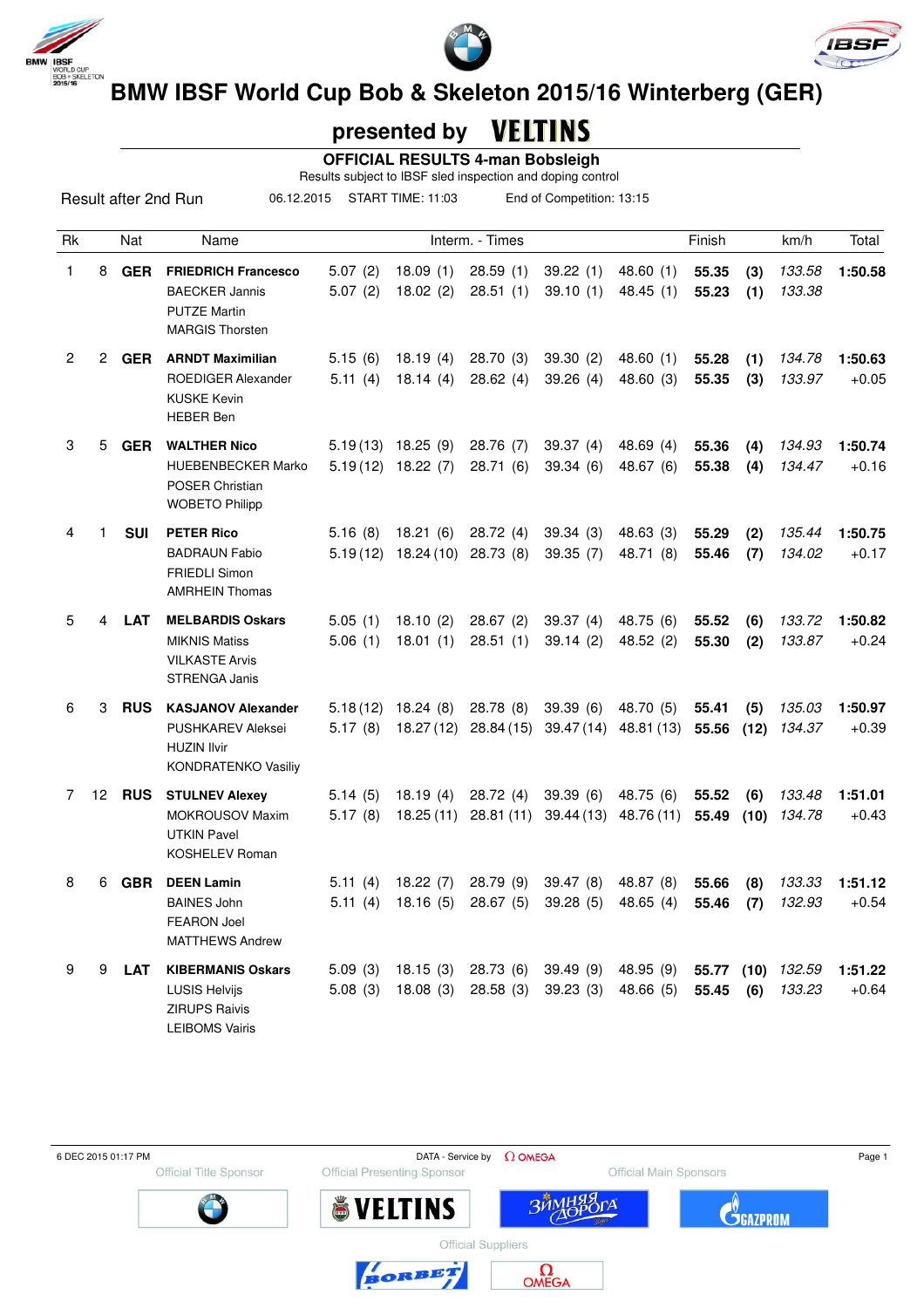





## **presented by**

 **OFFICIAL RESULTS 4-man Bobsleigh**

Results subject to IBSF sled inspection and doping control

Result after 2nd Run 06.12.2015 START TIME: 11:03 End of Competition: 13:15

| Rk |    | Nat        | Name                                                                                                |                      |                        | Interm. - Times                                |                                                                                                            |                                                | Finish         |              | km/h             | Total              |
|----|----|------------|-----------------------------------------------------------------------------------------------------|----------------------|------------------------|------------------------------------------------|------------------------------------------------------------------------------------------------------------|------------------------------------------------|----------------|--------------|------------------|--------------------|
| 10 | 7  | <b>ITA</b> | <b>BERTAZZO Simone</b><br><b>FONTANA Simone</b><br><b>UGHI Costantino</b><br><b>COSTA Francesco</b> | 5.26(17)             |                        |                                                | 18.45 (17) 29.02 (15) 39.70 (14) 49.03 (10)<br>5.26 (17) 18.39 (17) 28.91 (17) 39.52 (17) 48.84 (15) 55.55 |                                                | 55.72          | (9)<br>(11)  | 134.62<br>134.52 | 1:51.27<br>$+0.69$ |
| 11 | 16 | <b>RUS</b> | <b>ZAKHAROV Nikita</b><br><b>GNEZDILOV Nikolai</b><br><b>ANTUKH Kirill</b><br>SADEEV IIfat          | 5.16(8)<br>5.19(12)  |                        |                                                | 18.27 (10) 28.89 (10) 39.60 (10) 49.03 (10)<br>18.29 (14) 28.81 (11) 39.41 (11) 48.74 (9)                  |                                                | 55.82<br>55.48 | (11)<br>(9)  | 133.28<br>134.12 | 1:51.30<br>$+0.72$ |
| 12 | 10 | <b>CAN</b> | <b>KRIPPS Justin</b><br><b>KOPACZ Alexander</b><br><b>KIRKPATRICK Joshua</b><br><b>COAKWELL Ben</b> | 5.16(8)<br>5.14(7)   | 18.22(7)               | 18.30 (13) 28.91 (12)<br>28.74(9)              | 39.66 (11)<br>39.39(9)                                                                                     | 49.06 (12)<br>48.75 (10) 55.59                 | 55.86          | (12)<br>(13) | 133.33<br>132.84 | 1:51.45<br>$+0.87$ |
| 13 | 15 | <b>USA</b> | <b>CUNNINGHAM Nick</b><br><b>WICKLINE Casey</b><br><b>REED James</b><br><b>MICHENER Samuel</b>      | 5.16(8)<br>5.17(8)   | 18.22(7)               | 18.27 (10) 28.92 (13)<br>28.74(9)              | 39.69 (12)                                                                                                 | 49.10 (13)<br>39.42 (12) 48.81 (13) 55.60      | 55.89          | (13)<br>(15) | 134.02<br>134.02 | 1:51.49<br>$+0.91$ |
| 14 | 17 | <b>CZE</b> | <b>VRBA Jan</b><br>STOKLASKA Jan<br><b>SUCHY Dominik</b><br><b>HAVLIN Jakub</b>                     | 5.26(17)             |                        | 5.21 (15) 18.33 (15) 28.83 (14) 39.36 (8)      | 18.56 (19) 29.27 (19) 40.01 (18)                                                                           | 49.44 (18)<br>48.67 (6)                        | 56.23<br>55.39 | (18)<br>(5)  | 132.98<br>134.27 | 1:51.62<br>$+1.04$ |
| 15 | 11 | <b>AUT</b> | <b>MAIER Benjamin</b><br>LAUSSEGGER Stefan<br><b>SAMMER Markus</b><br><b>RANGL Marco</b>            | 5.19(13)             |                        |                                                | 18.31 (14) 28.93 (14) 39.70 (14) 49.16 (14)<br>$5.22(16)$ 18.34 (16) 28.88 (16) 39.51 (16) 48.88 (16)      |                                                | 56.00<br>55.63 | (14)<br>(16) | 132.30<br>133.92 | 1:51.63<br>$+1.05$ |
| 16 | 13 | LAT        | <b>ZALIMS Ugis</b><br><b>JANSONS Janis</b><br><b>KALNINS Kristaps</b><br><b>DAMBIS Intars</b>       | 5.15(6)<br>5.13(6)   | 18.28 (12)<br>18.20(6) | 28.90 (11)<br>28.72(7)                         | 39.69 (12)<br>39.39(9)                                                                                     | 49.18 (15)<br>48.80 (12)                       | 56.05<br>55.59 | (15)<br>(13) | 132.11<br>133.43 | 1:51.64<br>$+1.06$ |
| 17 | 18 | <b>KOR</b> | <b>WON Yunjong</b><br><b>KIM Jinsu</b><br><b>JUN Junglin</b><br>SEO Youngwoo                        | 5.19(13)<br>5.17(8)  |                        |                                                | 18.36 (15) 29.03 (16) 39.81 (17) 49.26 (17)<br>18.27 (12) 28.81 (11) 39.50 (15) 48.92 (17)                 |                                                | 56.08<br>55.68 | (16)<br>(17) | 132.69<br>133.38 | 1:51.76<br>$+1.18$ |
| 18 | 19 | <b>USA</b> | <b>HOLCOMB Steven</b><br><b>VALDES Carlo</b><br><b>ADAMS Adrian</b><br>McGUFFIE Samuel              | 5.25(16)<br>5.31(20) |                        | 18.42 (16) 29.04 (17)<br>18.52 (19) 29.06 (18) |                                                                                                            | 39.79 (16) 49.25 (16)<br>39.70 (18) 49.05 (18) | 56.11<br>55.77 | (17)<br>(18) | 132.84<br>134.93 | 1:51.88<br>$+1.30$ |

Official Title Sponsor



Official Main Sponsors

 $\sqrt{2}$ 







BORBET



**ЗЙМ** 

 $\Omega_{\text{OMEG}}$ 

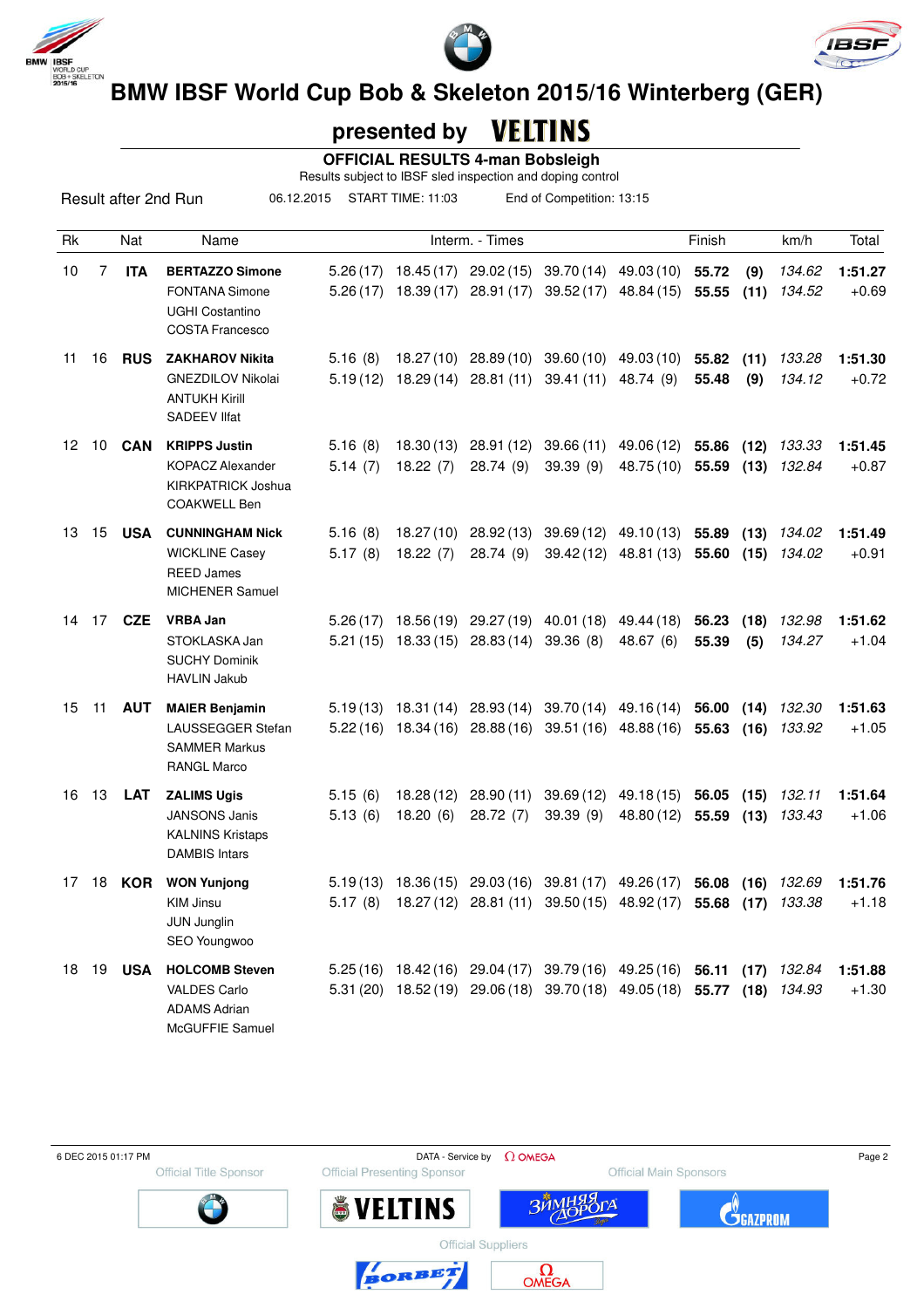

Result after 2nd Run





**BMW IBSF World Cup Bob & Skeleton 2015/16 Winterberg (GER)**<br>BMW IBSF World Cup Bob & Skeleton 2015/16 Winterberg (GER)

#### VELTINS  **presented by**

 **OFFICIAL RESULTS 4-man Bobsleigh**

Results subject to IBSF sled inspection and doping control 06.12.2015 START TIME: 11:03 End of Competition: 13:15

| <b>Rk</b> |    | <b>Nat</b> | Name                                                                                                                        |                      | Interm. - Times                                                                                      |                                                            | Finish         |              | km/h             | Total              |
|-----------|----|------------|-----------------------------------------------------------------------------------------------------------------------------|----------------------|------------------------------------------------------------------------------------------------------|------------------------------------------------------------|----------------|--------------|------------------|--------------------|
| 19        | 14 | <b>FRA</b> | <b>COSTERG Loic</b><br><b>HEINRICH Romain</b><br><b>PUJAR Yannis</b><br><b>BOUTHERIN Jeremie</b>                            | 5.32(22)<br>5.30(19) | 18.61 (20) 29.29 (20)<br>18.54 (20) 29.09 (20)                                                       | 40.05 (20) 49.47 (19) 56.27<br>39.75 (20) 49.09 (19) 55.87 |                | (19)<br>(19) | 132.74<br>133.18 | 1:52.14<br>$+1.56$ |
| 20        | 22 | <b>CZE</b> | <b>MATOUSEK Radek</b><br><b>EGYDY David</b><br>KOPRIVA Jaroslav<br>SINDELAR Jan                                             | 5.26(17)             | 18.50 (18) 29.21 (18) 40.04 (19) 49.56 (20)<br>5.29 (18) 18.51 (18) 29.08 (19) 39.73 (19) 49.25 (20) |                                                            | 56.48<br>56.56 | (20)<br>(20) | 131.57<br>125.13 | 1:53.04<br>$+2.46$ |
| 21        | 20 | <b>GBR</b> | <b>BIDDULPH Oliver</b><br>ORO-CAMPOS Justin<br><b>WATSON Ashley</b><br>SIMPSON Judah                                        |                      | $5.28(20)$ 18.62(21) 29.36(21) 40.21(21) 49.71(21) 56.56                                             |                                                            |                | (21)         | 132.40           | 56.56              |
| 22        | 21 | <b>ROU</b> | <b>GRIGORE Dorin Alexandru</b><br><b>CRACIUN Florin Cezar</b><br><b>SALAJAN Gabriel Karoly</b><br><b>COJAN</b> lonel Irinel |                      | $5.29(21)$ $18.65(22)$ $29.42(22)$ $40.27(22)$ $49.75(22)$ <b>56.61</b>                              |                                                            |                | (22)         | 132.59           | 56.61              |
|           | 23 | <b>SRB</b> | <b>RADENOVIC Vuk</b><br><b>DJURIC Petar</b><br><b>KRAJISNIK Aleksandar</b><br><b>BUNDALO Aleksandar</b>                     |                      |                                                                                                      |                                                            | <b>DSQ</b>     |              |                  | <b>DSQ</b>         |

23 sleds entered 22 sleds ranked 1 sled disqualified bib 23 DSQ underweight

Peter Fischer (SUI) Jury President Manfred Schulte (GER) Race Director

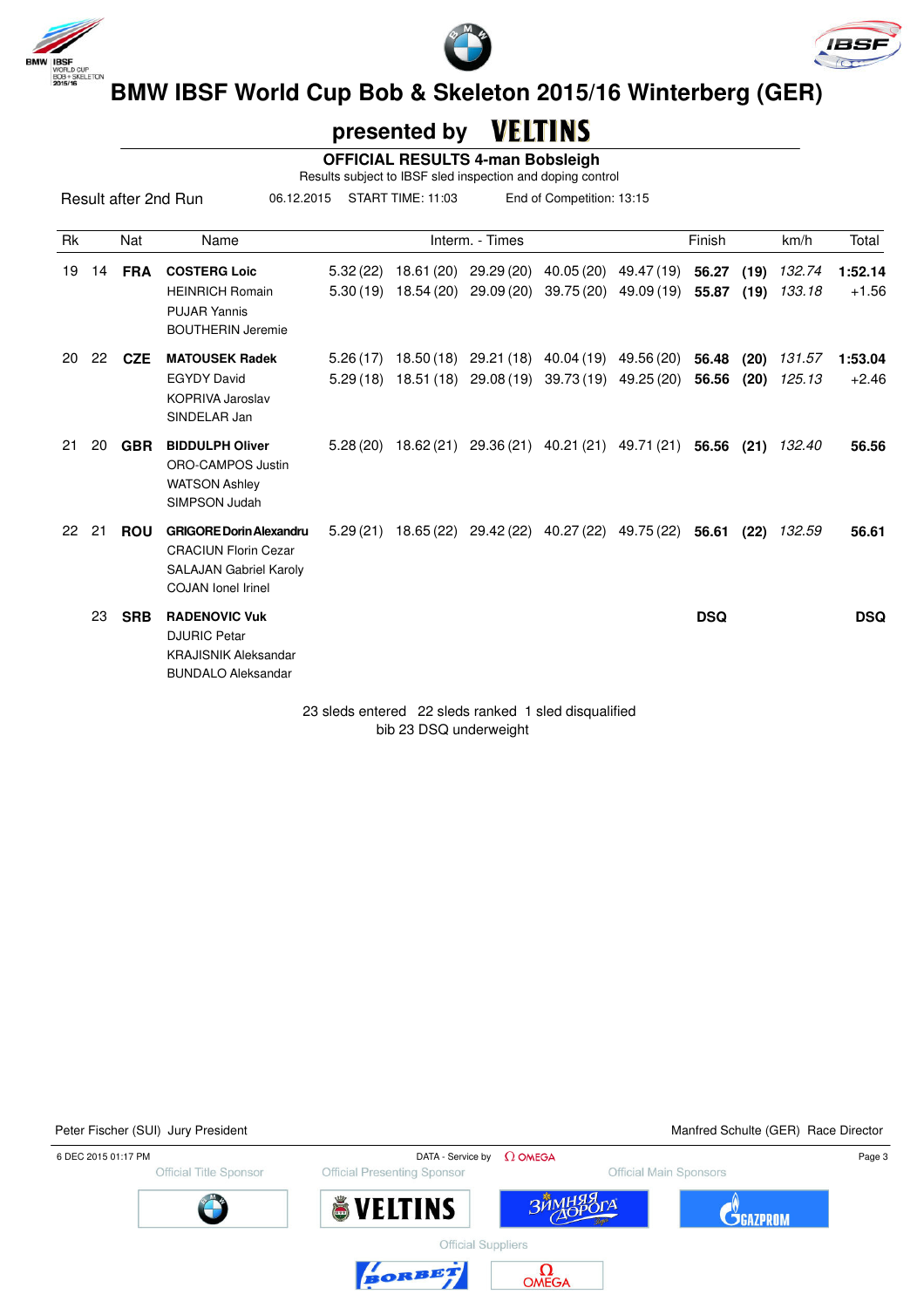





**BMW IBSF World Cup Bob & Skeleton 2015/16 Winterberg (GER)** 

## **presented by**

 **OFFICIAL RESULTS Men's Skeleton**

Results subject to IBSF sled inspection and doping control

Result after 2nd Run

04.12.2015 START TIME: 15:04 End of Competition: 17:17

| Rk           |    | Nat        | Name                          |                      |                          | Interm. - Times          |                          |                          | Finish         |              | km/h             | Total              |
|--------------|----|------------|-------------------------------|----------------------|--------------------------|--------------------------|--------------------------|--------------------------|----------------|--------------|------------------|--------------------|
| $\mathbf{1}$ | 6  | LAT        | <b>DUKURS Martins</b>         | 4.92(4)<br>4.87(2)   | 18.12(1)<br>18.19 (2)    | 29.02(1)<br>29.25(2)     | 40.05(1)<br>40.55 (1)    | 49.77 (1)<br>50.44(1)    | 56.97<br>57.76 | (1)<br>(1)   | 127.93<br>126.00 | 1:54.73            |
| 2            | 1  |            | <b>GER</b> JUNGK Axel         | 4.91(2)<br>4.93(4)   | 18.14(3)<br>18.36 (4)    | 29.05(2)<br>29.49(5)     | 40.17 (2)<br>40.88 (7)   | 49.94 (2)<br>50.83(7)    | 57.15<br>58.14 | (2)<br>(7)   | 127.84<br>125.96 | 1:55.29<br>$+0.56$ |
| 2            | 7  | <b>RUS</b> | <b>TRETIAKOV Alexander</b>    | 4.84(1)<br>4.76(1)   | 18.13(2)<br>18.03(1)     | 29.15(3)<br>29.18(1)     | 40.35 (3)<br>40.57 (2)   | 50.17(3)<br>50.55(2)     | 57.41<br>57.88 | (3)<br>(2)   | 126.31<br>125.78 | 1:55.29<br>$+0.56$ |
| 4            | 12 |            | <b>KOR</b> YUN Sungbin        | 4.91(2)<br>4.88(3)   | 18.22(4)<br>18.27(3)     | 29.23(4)<br>29.39(3)     | 40.43 (5)<br>40.78 (4)   | 50.23(5)<br>50.80(6)     | 57.47<br>58.13 | (4)<br>(6)   | 128.02<br>125.87 | 1:55.60<br>$+0.87$ |
| 5            | 2  | <b>GER</b> | <b>GROTHEER Christopher</b>   | 5.03(11)<br>5.02(8)  | 18.35(8)<br>18.48(11)    | 29.32 (6)<br>29.62 (12)  | 40.48 (6)<br>40.93 (10)  | 50.30 (6)<br>50.84(8)    | 57.54<br>58.15 | (6)<br>(8)   | 127.43<br>126.05 | 1:55.69<br>$+0.96$ |
| 6            | 5  | <b>LAT</b> | <b>DUKURS Tomass</b>          | 4.98(8)<br>4.96(7)   | 18.26(5)<br>18.36(4)     | 29.23 (4)<br>29.52(6)    | 40.36 (4)<br>40.88 (7)   | 50.20(4)<br>50.85 (9)    | 57.50<br>58.22 | (5)<br>(10)  | 126.40<br>125.04 | 1:55.72<br>$+0.99$ |
| 7            | 9  | <b>GBR</b> | <b>PARSONS Dominic Edward</b> | 5.01(10)<br>5.04(11) | 18.40(10)<br>18.52(13)   | 29.47(8)<br>29.65 (14)   | 40.72 (8)<br>40.96 (13)  | 50.60 (9)<br>50.86(10)   | 57.90<br>58.16 | (9)<br>(9)   | 126.53<br>126.13 | 1:56.06<br>$+1.33$ |
| 8            | 4  |            | <b>GER</b> ZACHRAU Michael    | 5.07(13)<br>5.06(14) | 18.43(11)<br>18.56 (16)  | 29.46 (7)<br>29.78 (18)  | 40.62 (7)<br>41.14 (17)  | 50.43 (7)<br>51.12 (18)  | 57.71<br>58.48 | (8)<br>(17)  | 126.71<br>124.82 | 1:56.19<br>$+1.46$ |
| 9            | 3  | <b>USA</b> | <b>ANTOINE Matthew</b>        | 5.19(24)<br>5.17(20) | 18.61 (20)<br>18.74 (20) | 29.61 (13)<br>29.90 (20) | 40.73 (9)<br>41.21 (19)  | 50.49(8)<br>51.13(19)    | 57.70<br>58.50 | (7)<br>(19)  | 127.88<br>125.87 | 1:56.20<br>$+1.47$ |
| 10           | 8  | <b>RUS</b> | <b>TREGYBOV Nikita</b>        | 4.98(8)<br>4.95(6)   | 18.39(9)<br>18.39(7)     | 29.52 (11)<br>29.57(8)   | 40.78 (10)<br>41.00 (14) | 50.67 (10)<br>51.04(15)  | 57.97<br>58.41 | (10)<br>(16) | 126.53<br>125.00 | 1:56.38<br>$+1.65$ |
| 11           |    |            | 14 KOR LEE Hansin             | 5.08(16)<br>5.03(9)  | 18.48 (13)<br>18.41(8)   | 29.55(12)<br>29.42 (4)   | 40.90 (12)<br>40.70 (3)  | 50.90 (13)<br>50.70 (3)  | 58.32<br>58.07 | (14)<br>(3)  | 124.91<br>125.13 | 1:56.39<br>$+1.66$ |
| 12           | 20 | <b>JPN</b> | <b>TAKAHASHI Hiroatsu</b>     | 5.08(16)<br>5.05(13) | 18.51 (14)<br>18.44(9)   | 29.66 (15)<br>29.53(7)   | 41.01 (16)<br>40.82(5)   | 50.99 (16)<br>50.76 (4)  | 58.39<br>58.07 | (16)<br>(3)  | 125.30<br>125.96 | 1:56.46<br>$+1.73$ |
| 13           | 13 | CAN        | <b>GRESZCZYSZYN Dave</b>      | 5.11(20)<br>5.09(17) | 18.56 (17)<br>18.57 (17) | 29.63 (14)<br>29.67 (15) | 40.92 (13)<br>40.93 (10) | 50.85 (11)<br>50.88(11)  | 58.26<br>58.23 | (11)<br>(11) | 125.43<br>125.17 | 1:56.49<br>$+1.76$ |
| 14           | 10 | <b>RUS</b> | <b>KULIKOV Pavel</b>          | 4.95(6)<br>4.94(5)   | 18.33(6)<br>18.38(6)     | 29.50 (10)<br>29.57 (8)  | 40.87 (11)<br>40.91 (9)  | 50.86 (12)<br>50.91 (12) | 58.28<br>58.30 | (13)<br>(13) | 124.56<br>124.22 | 1:56.58<br>$+1.85$ |
| 15           | 16 | <b>ITA</b> | <b>GASPARI Mattia</b>         | 5.08(16)<br>5.09(17) | 18.54 (16)<br>18.60 (19) | 29.69 (16)<br>29.78 (18) | 41.00 (15)<br>41.15 (18) | 50.92(14)<br>51.10(16)   | 58.26<br>58.39 | (11)<br>(15) | 125.78<br>125.78 | 1:56.65<br>$+1.92$ |
| 16           | 11 | <b>AUT</b> | <b>GUGGENBERGER Matthias</b>  | 4.96(7)<br>5.04(11)  | 18.33(6)<br>18.49(12)    | 29.49 (9)<br>29.59(11)   | 40.92 (13)<br>40.93 (10) | 50.93(15)<br>50.97(13)   | 58.35<br>58.35 | (15)<br>(14) | 125.21<br>125.13 | 1:56.70<br>$+1.97$ |

4 DEC 2015 05:22 PM  $\Box$  Page 1 **Official Presenting Sponsor** Official Title Sponsor Official Main Sponsors **C**GAZPROM **SVELTINS ЗЙ**  $1\sigma$ **Official Suppliers** 



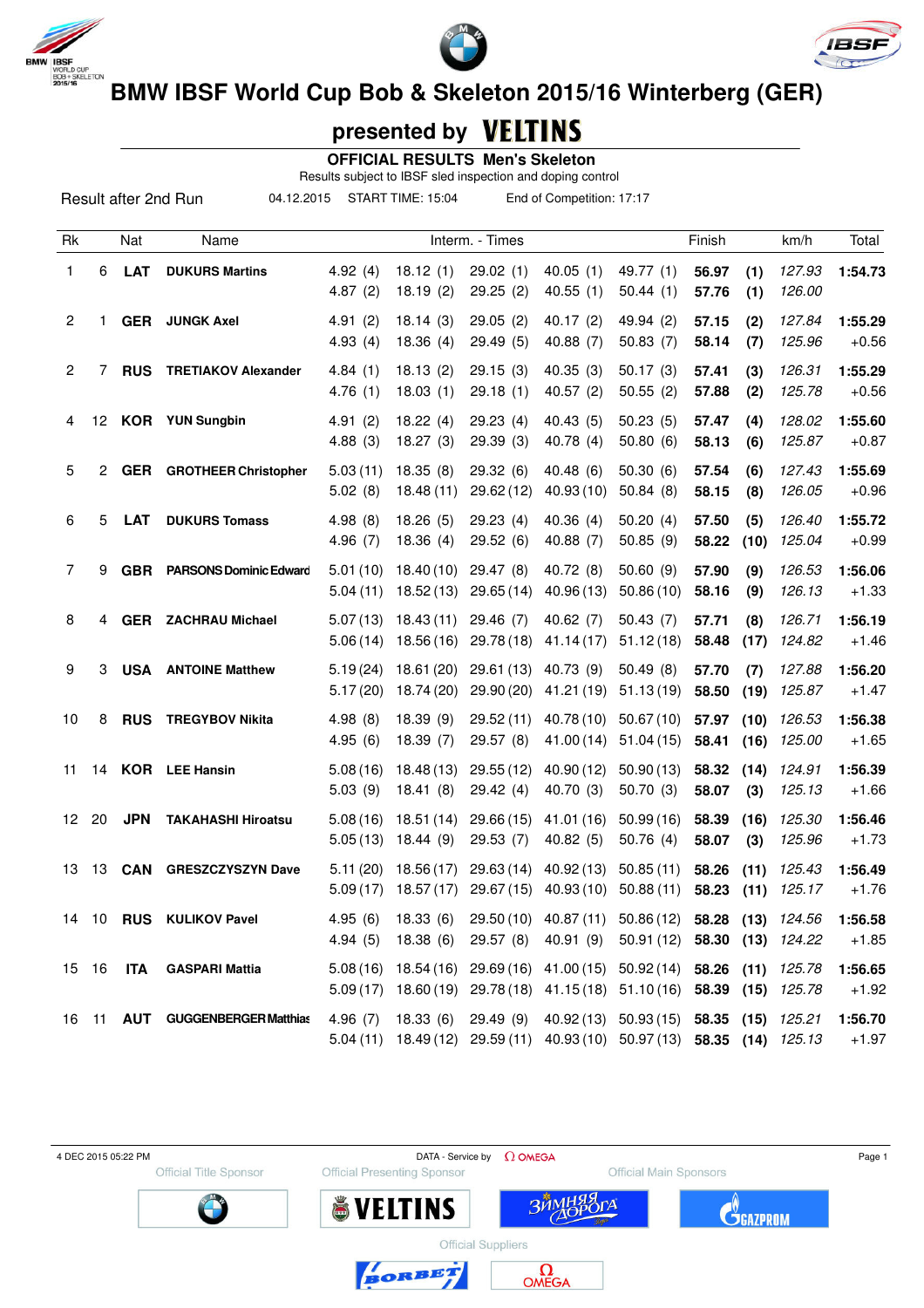





### **presented by**

|    |    |            |                                    | Results subject to IBSF sled inspection and doping control | <b>OFFICIAL RESULTS Men's Skeleton</b>                           |                 |                                             |                       |            |      |                          |         |
|----|----|------------|------------------------------------|------------------------------------------------------------|------------------------------------------------------------------|-----------------|---------------------------------------------|-----------------------|------------|------|--------------------------|---------|
|    |    |            | Result after 2nd Run<br>04.12.2015 |                                                            | START TIME: 15:04                                                |                 | End of Competition: 17:17                   |                       |            |      |                          |         |
| Rk |    | Nat        | Name                               |                                                            |                                                                  | Interm. - Times |                                             |                       | Finish     |      | km/h                     | Total   |
| 17 | 15 | <b>CAN</b> | <b>MARTINEAU Barrett</b>           |                                                            | $5.07(13)$ 18.51 (14) 29.69 (16) 41.23 (17)                      |                 |                                             | 51.28(17)             | 58.72 (17) |      | 124.61                   | 1:56.98 |
|    |    |            |                                    |                                                            | $5.07(15)$ 18.53 (14) 29.64 (13)                                 |                 | 41.02 (15)                                  | 50.97 (13)            | 58.26      | (12) | 126.05                   | $+2.25$ |
| 18 | 24 |            | <b>USA</b> CRUMPTON Nathan         |                                                            | $5.05(12)$ 18.56 (17)                                            |                 | 29.82 (19) 41.33 (20)                       | 51.42 (20)            | 58.94      | (19) | 123.92                   | 1:57.03 |
|    |    |            |                                    | 5.03(9)                                                    | 18.46 (10)                                                       | 29.57 (8)       | 40.87(6)                                    | 50.77(5)              | 58.09      | (5)  | 126.05                   | $+2.30$ |
| 19 | 17 |            | <b>GBR SMITH Ed</b>                |                                                            | $5.11(20)$ 18.65 (22)                                            |                 | 29.85 (20) 41.28 (19) 51.34 (18)            |                       | 58.80 (18) |      | 124.35                   | 1:57.28 |
|    |    |            |                                    | 5.09(17)                                                   | 18.59 (18)                                                       |                 | 29.74 (16) 41.11 (16) 51.10 (16)            |                       | 58.48      | (17) | 125.08                   | $+2.55$ |
| 20 | 18 | <b>SUI</b> | <b>ROHRER Marco</b>                |                                                            | $5.09(19)$ 18.60(19)                                             |                 | 29.88 (21) 41.34 (21) 51.43 (21)            |                       | 59.02 (20) |      | 122.78                   | 1:57.64 |
|    |    |            |                                    |                                                            | $5.08(16)$ 18.54 (15) 29.76 (17)                                 |                 |                                             | 41.21 (19) 51.23 (20) | 58.62 (20) |      | 124.74                   | $+2.91$ |
| 21 | 21 | <b>SUI</b> | <b>AUDERSET Ronald</b>             |                                                            | $5.07(13)$ 18.63(21)                                             |                 | 29.93 (22) 41.41 (22)                       | 51.48 (22)            | 59.03      | (21) | 123.11                   | 59.03   |
| 21 | 22 | <b>GBR</b> | <b>SWIFT David Michael</b>         | 4.94(5)                                                    |                                                                  |                 | 18.43 (11) 29.69 (16) 41.27 (18) 51.41 (19) |                       |            |      | <b>59.03 (21)</b> 122.53 | 59.03   |
| 21 | 19 | <b>ESP</b> | <b>MIRAMBELL Ander</b>             |                                                            | $5.19(24)$ 18.78 (24)                                            |                 | 30.00 (23) 41.47 (23)                       | 51.55 (23)            |            |      | 59.03 (21) 124.13        | 59.03   |
| 24 | 23 | <b>AUT</b> | <b>AUER Florian</b>                |                                                            | $5.15(22)$ 18.74 (23)                                            |                 | 30.05 (24) 41.58 (24) 51.66 (24)            |                       |            |      | 59.16 (24) 123.83        | 59.16   |
| 25 | 26 | <b>ITA</b> | <b>CECCHINI Joseph Luke</b>        |                                                            | 5.17 (23) 18.82 (26) 30.19 (25) 41.84 (25) 52.05 (25) 59.67 (25) |                 |                                             |                       |            |      | 122.53                   | 59.67   |

26 sleds entered 26 sleds ranked 0 sleds disqualified

26 25 **ROU VELICU Dorin** 5.19 (24) 18.81 (25) 30.21 (26) 41.95 (26) 52.25 (26) **59.92 (26)** 121.90 **59.92**

Daniel Schlatter (SUI) Jury President National Accords and Accords Friedrich (GER) Race Director

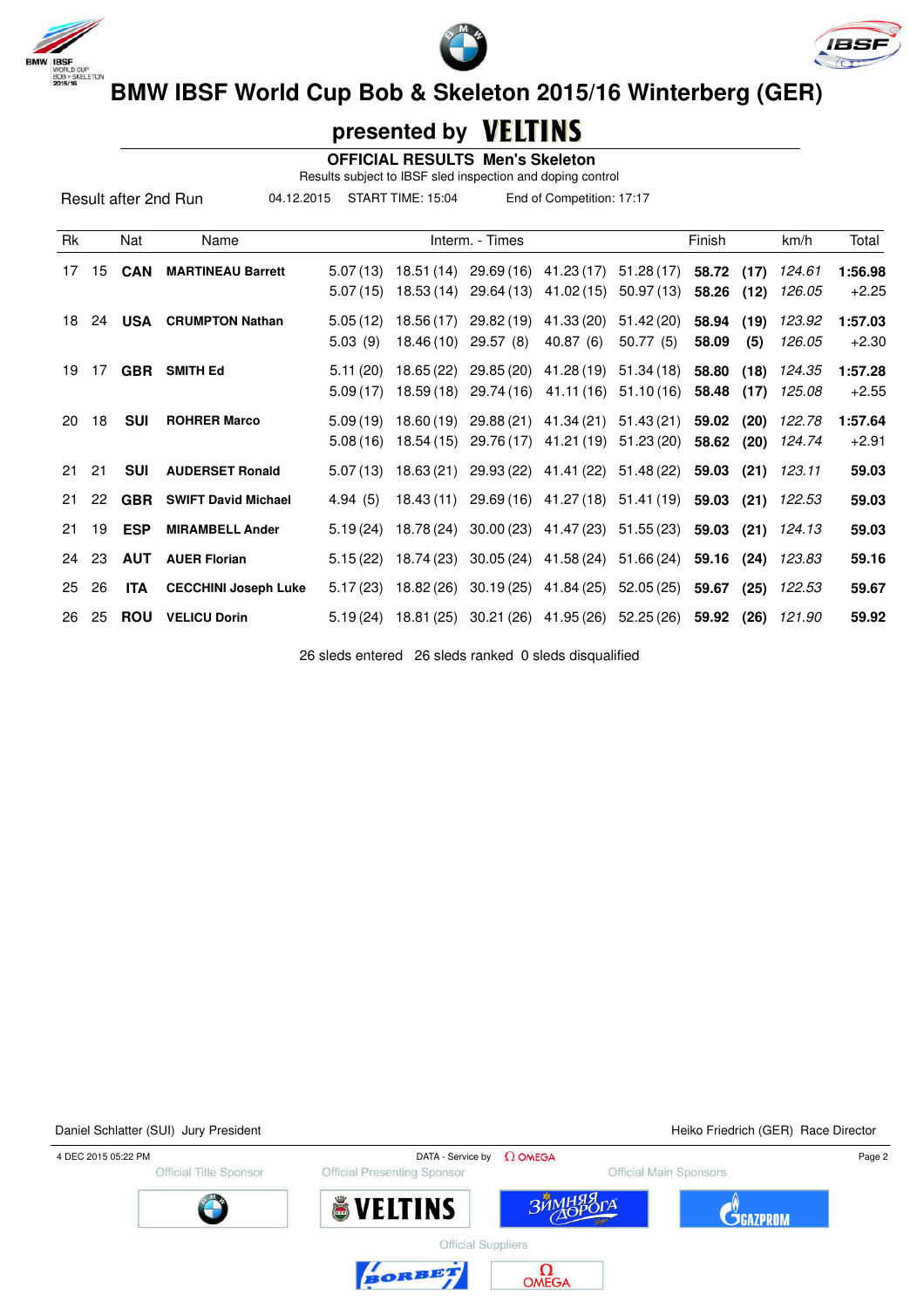

Result after 2nd Run





**BMW IBSF World Cup Bob & Skeleton 2015/16 Winterberg (GER)** 

### **presented by**

 **OFFICIAL RESULTS Women's Skeleton**

Results subject to IBSF sled inspection and doping control

04.12.2015 START TIME: 12:04 End of Competition: 14:18

| Rk             |                 | Nat        | Name                           |                      |                         | Interm. - Times        |                         |                           | Finish                                                                                                             | km/h             | Total              |
|----------------|-----------------|------------|--------------------------------|----------------------|-------------------------|------------------------|-------------------------|---------------------------|--------------------------------------------------------------------------------------------------------------------|------------------|--------------------|
| 1              | 5.              |            | <b>GER</b> HERMANN Tina        | 5.52(17)<br>5.47(11) | 19.20(11)<br>19.18(7)   | 30.26(3)<br>30.45(5)   | 41.40(1)<br>41.92(3)    | 51.21(1)<br>51.95(2)      | 58.45<br>(1)<br>(2)<br>59.42                                                                                       | 127.52<br>124.56 | 1:57.87            |
| $\overline{2}$ | 7               |            | <b>GER</b> LOELLING Jacqueline | 5.56(18)<br>5.60(18) | 19.30(16)<br>19.41 (17) | 30.42(9)<br>30.71(16)  | 41.63(3)<br>42.16(13)   | 51.43(2)<br>52.16(6)      | 58.69<br>(2)<br>59.58<br>(5)                                                                                       | 127.07<br>125.21 | 1:58.27<br>$+0.40$ |
| 3              | 9               | <b>CAN</b> | <b>CHANNELL Jane</b>           | 5.32(5)<br>5.28(4)   | 19.03(5)<br>18.94(3)    | 30.27(4)<br>30.24(2)   | 41.72 $(4)$<br>41.83(2) | 51.74(5)<br>51.97(3)      | 59.21<br>(5)<br>59.54<br>(4)                                                                                       | 124.65<br>123.20 | 1:58.75<br>$+0.88$ |
| 4              |                 |            | <b>GBR</b> DEAS Laura          | 5.27(4)<br>5.32(5)   | 18.93(3)<br>19.01(4)    | 30.14(1)<br>30.37(4)   | 41.53(2)<br>42.05 (7)   | 51.53(3)<br>52.30(11)     | 59.00<br>(3)<br>59.96<br>(13)                                                                                      | 124.65<br>121.90 | 1:58.96<br>$+1.09$ |
| 5              | 2               | <b>GER</b> | <b>GRIEBEL Sophia</b>          | 5.48(14)<br>5.47(11) | 19.24(15)<br>19.33(15)  | 30.48(11)<br>30.72(17) | 41.81(8)<br>42.30(15)   | 51.72(4)<br>52.39(14)     | 59.07<br>(4)<br>59.92<br>(11)                                                                                      | 126.36<br>123.62 | 1:58.99<br>$+1.12$ |
| 6              | 6               | <b>LAT</b> | <b>PRIEDULENA Lelde</b>        | 5.40(9)<br>5.38(6)   | 19.09(7)<br>19.14(6)    | 30.36(8)<br>30.50(6)   | 41.76 (5)<br>42.11 (8)  | 51.76(6)<br>52.28(9)      | 59.23<br>(6)<br>59.87<br>(9)                                                                                       | 123.92<br>122.03 | 1:59.10<br>$+1.23$ |
| 7              | 8               | <b>AUT</b> | <b>FLOCK Janine</b>            | 5.45(11)<br>5.48(14) | 19.19(10)<br>19.23(11)  | 30.45(10)<br>30.56(8)  | 41.83(9)<br>42.11(8)    | 51.89(9)<br>52.26(7)      | 59.35<br>(7)<br>59.80<br>(7)                                                                                       | 124.43<br>123.07 | 1:59.15<br>$+1.28$ |
| 8              | 15              | <b>SUI</b> | <b>GILARDONI Marina</b>        | 5.23(3)<br>5.22(2)   | 18.93(3)<br>18.86(1)    | 30.31(6)<br>30.14(1)   | 41.91(11)<br>41.64(1)   | 52.12(12)<br>51.78(1)     | 59.85<br>(13)<br>59.41<br>(1)                                                                                      | 121.41<br>122.28 | 1:59.26<br>$+1.39$ |
| 9              | 13              | <b>CAN</b> | <b>VATHJE Elisabeth</b>        | 5.48(14)<br>5.44(10) | 19.23(14)<br>19.25(12)  | 30.53(14)<br>30.57(9)  | 42.01 (13)<br>42.02(5)  | 52.16(13)<br>52.08(5)     | 59.70<br>(12)<br>59.60<br>(6)                                                                                      | 123.41<br>124.30 | 1:59.30<br>$+1.43$ |
| 10             | 10              | <b>BEL</b> | <b>MEYLEMANS Kim</b>           | 5.45(11)<br>5.49(15) | 19.21 (13)<br>19.28(13) | 30.49(12)<br>30.59(12) | 41.91(11)<br>42.14(10)  | 52.03(11)<br>52.27(8)     | 59.60<br>(11)<br>59.80<br>(7)                                                                                      | 123.11<br>123.49 | 1:59.40<br>$+1.53$ |
| 11             | 12 <sup>2</sup> |            | <b>USA O'SHEA Anne</b>         | 5.35(6)<br>5.39(7)   | 19.03(5)<br>19.19(8)    | 30.34(7)<br>30.58(11)  | 41.86 (10)<br>42.15(11) | 51.97(10)<br>52.29(10)    | 59.54<br>(10)<br>59.87<br>(9)                                                                                      | 123.20<br>122.86 | 1:59.41<br>$+1.54$ |
| 12             | 18              |            | <b>USA</b> WESENBERG Kendall   | 5.62(20)<br>5.57(17) | 19.51 (20)<br>19.35(16) | 30.88(17)<br>30.61(13) | 42.37 (16)<br>42.01(4)  | 52.03(4)                  | 52.46 (15) 1:00.03 (15)<br>59.49<br>(3)                                                                            | 123.20<br>124.65 | 1:59.52<br>$+1.65$ |
| 13             | 3               | <b>RUS</b> | <b>NIKITINA Elena</b>          | 5.18(1)<br>5.17(1)   | 18.89(2)<br>18.89(2)    | 30.29(5)<br>30.35(3)   | 41.79 (7)<br>42.02(5)   | 51.87(7)                  | 59.44<br>(8)<br>52.32 (13) 1:00.09 (15)                                                                            | 123.20<br>120.72 | 1:59.53<br>$+1.66$ |
|                |                 |            | 14 11 GBR CREIGHTON Donna      | 5.41(9)              | 19.19(8)                | 30.57(9)               |                         |                           | 5.40 (9) 19.16 (9) 30.51 (13) 42.13 (14) 52.28 (14) 59.87 (14) 122.78<br>42.23 (14) 52.45 (15) 1:00.08 (14) 122.24 |                  | 1:59.95<br>$+2.08$ |
| 15             |                 |            | 4 RUS KANAKINA Yulia           | 5.20(2)<br>5.26(3)   | 18.86(1)<br>19.05(5)    | 30.22(2)<br>30.53(7)   |                         | 41.76 (5) 51.88 (8) 59.52 | (9)<br>42.30 (15) 52.70 (18) 1:00.51 (18)                                                                          | 122.11<br>119.32 | 2:00.03<br>$+2.16$ |
|                |                 |            | 16 14 RUS ORLOVA Maria         | 5.37(7)<br>5.39(7)   | 19.20(11)               |                        |                         |                           | 30.69 (16) 42.48 (17) 52.73 (17) 1:00.38 (17)<br>19.22 (10) 30.66 (15) 42.33 (17) 52.52 (16) 1:00.16 (16) 121.99   | 122.11           | 2:00.54<br>$+2.67$ |

4 DEC 2015 02:19 PM  $\Box$  Page 1 **Official Presenting Sponsor** Official Title Sponsor Official Main Sponsors **SVELTINS C**GAZPROM ЗЙ  $\Gamma\Delta$ **Official Suppliers** 

BORBET

 $\Omega_{\text{OMEG}}$